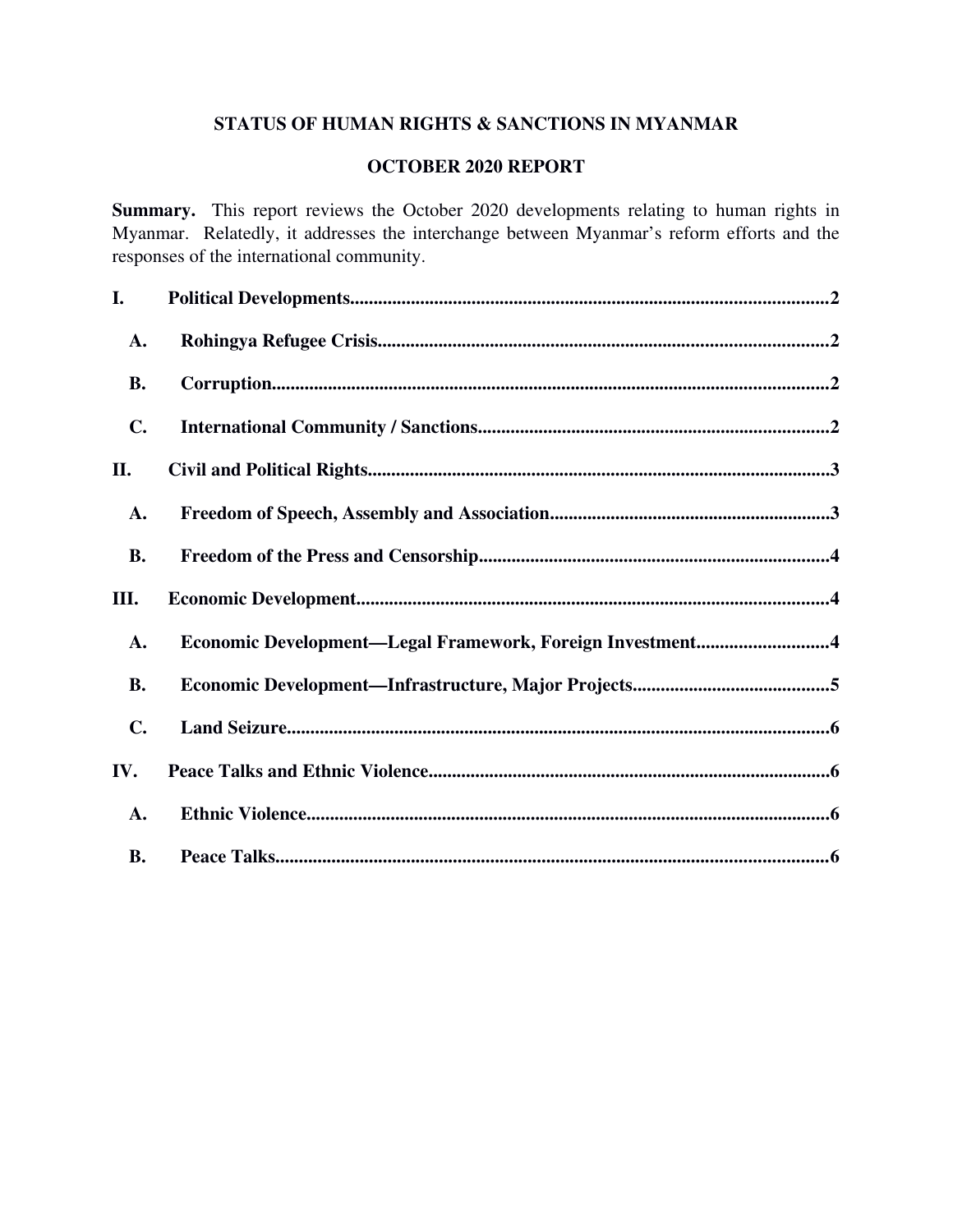## I. Political Developments

#### <span id="page-1-3"></span><span id="page-1-2"></span>A. Rohingya Refugee Crisis

As of October, over three hundred Rohingya refugees remained on Bhasan Char, despite their pleas to the Bangladesh government to allow them to leave.<sup>1</sup> The refugees allege that they were beaten by Bangladeshi navy officials with sticks for holding a hunger strike demanding better living conditions and to be reunited with their families in Cox's Bazar.<sup>2</sup> The Rohingya went on the four-day hunger strike beginning on September  $21<sup>3</sup>$  Rohingya refugees report that refugees are not given enough food or clothing and they do not have phones.<sup>4</sup> Moreover, refugees living in Bhasan Char claim that some of the refugees are sleeping on the concrete floor with no blankets.<sup>5</sup> Additionally, Bhasan Char does not have a school or mosque and nongovernmental organization or United Nations refugee agency personnel are prohibited from observation.<sup>6</sup> In a statement, the Asia director of Human Rights Watch stated, "In a darkly ironic attempt to portray Bhasan Char as a safe location, Bangladesh authorities beat Rohingya refugees, including children, who were protesting their detention and begging to return to their families in Cox's Bazar. The real way to show Bhasan Char is secure and habitable would be to allow United Nations experts to conduct an independent assessment of the island and to ensure that any relocation there is voluntary."<sup>7</sup> Inter Services Public Relations, the media agency of the Bangladesh armed forces and the ministry of defense, called the Human Rights Watch report "unrealistic, untrue, confusing and a falsehood."<sup>8</sup>

## <span id="page-1-1"></span>B. Corruption

A casino development project in Karen State has raised potential corruption concerns.<sup>9</sup> According to *The Irrawaddy*, "The project has sparked criticism due to a lack of transparency, land confiscations, confusion over the scale of construction and the growing influx of Chinese money, as well as suspected illicit activity and local concerns about the social impacts of casino businesses."<sup>10</sup> A tribunal established by the Myanmar government in June to investigate the project has so far been unable to take action, likely due to COVID-19.<sup>11</sup> The Myanmar military has also investigated three senior officers accused of accepting bribes in return for their silence about illegal gambling at the project. $12$ 

The Ministry of Investment and Foreign Economic Relations announced that it received sixteen expressions of interest from nine countries to compete against the China Communications Construction Company's ("CCCC") bid for the New Yangon City Project.<sup>13</sup> The CCCC's involvement in the project has been a source of controversy, with some pointing to the company's record of corruption and bribery.<sup>14</sup>

## <span id="page-1-0"></span>C. International Community / Sanctions

During a virtual aid conference co-hosted by the United Nations High Commissioner for Refugees ("UNHCR"), the United Kingdom, the United States and the European Union, the United Kingdom announced \$63 million in new funding to assist Rohingya refugees.<sup>15</sup> The aid will also be used to help Bangladesh respond to the coronavirus pandemic and natural disasters.<sup>16</sup>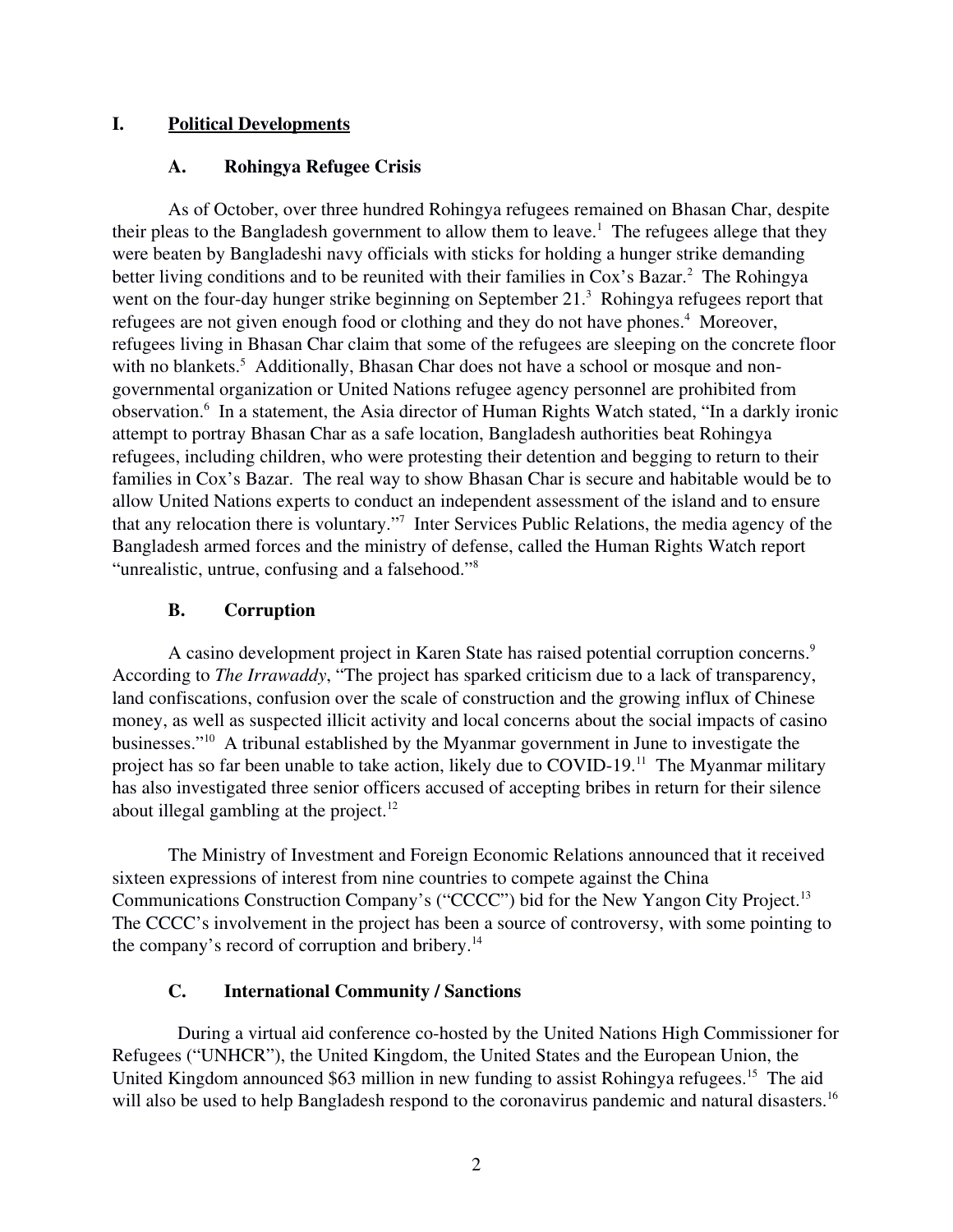The virtual aid conference was held in response to the UNHCR's appeal for more than \$1 billion to address the humanitarian needs of Rohingya refugees, $17$  which the UNHCR said was needed "to meet urgent humanitarian needs of forcibly-displaced Rohingya both inside and outside Myanmar.<sup>18</sup>" The campaign has raised \$636 million in aid thus far.<sup>19</sup>

On October 27, U.S. State Department Under Secretary of State and Political Affairs, David Hale, urged Aung San Suu Kyi to promote a "credible, transparent and inclusive national election" on November 8, 2020.<sup>20</sup> The Under Secretary also renewed the U.S.'s concern over the marginalization of the Rohingya minority. Nearly two million Myanamar people have been disenfranchised in the election, most notably the Rohingya.<sup>21</sup>

Maersk, the world's largest shipping company, cut ties with military-owned ports in Myanmar over allegations of war crimes committed against the Rohingya in Rakhine State.<sup>22</sup> The director of Burma Campaign UK views Maersk's decision as a "highly significant move" that will increase pressure on other shipping companies to do the same. $^{23}$ 

The Bangladeshi government sent additional troops to a Rohingya refugee camp in response to days of fighting between rival drug gangs. The deputy police chief of Cox's Bazaar told the media that "[t]he situation is now calm" on October  $7.^{24}$  Bangladeshi security forces have killed more than one hundred Rohingyas between August 2017 and July 2020.<sup>25</sup> An Amnesty International report accused the Bangladeshi authorities of extrajudicial killings, which the security forces have staunchly denied.<sup>26</sup>

On October 28, one person was killed and two injured in an artillery attack on an International Committee of the Red Cross boat transporting food supplies to internally displaced persons camps in Rathedaung and Buthiduang.<sup>27</sup> The vessel was struck and set ablaze as it travelled on the Mayu River.<sup>28</sup> The attack occurred in an area where the Arakan Army and Myanmar forces have been fighting for nearly two years. $^{29}$ 

## II. Civil and Political Rights

#### <span id="page-2-1"></span><span id="page-2-0"></span>A. Freedom of Speech, Assembly and Association

Myanmar State Counselor Aung San Suu Kyi has instructed officials not to pursue legal action against a number of people who spread misinformation about her on Facebook.<sup>30</sup> The over 20 Facebook accounts and pages posted false claims that the State Counselor had been diagnosed with COVID-19 and that she had been replaced in her position due to her supposed illness.<sup>31</sup> The accounts were reportedly created by a retired army major-cum-former ambassador, as well as nationalists and supporters of the country's main opposition Union Solidarity and Development Party, among others.<sup>32</sup> In a statement, Facebook said that it removes posts that claim Aung San Suu Kyi has COVID-19 as per its "time-bound, Myanmar-election-specific civic misinformation policy."<sup>33</sup>

Police have opened a case against four students under the Sedition Law for staging a protest against the Rakhine State government and the Myanmar military in the state capital,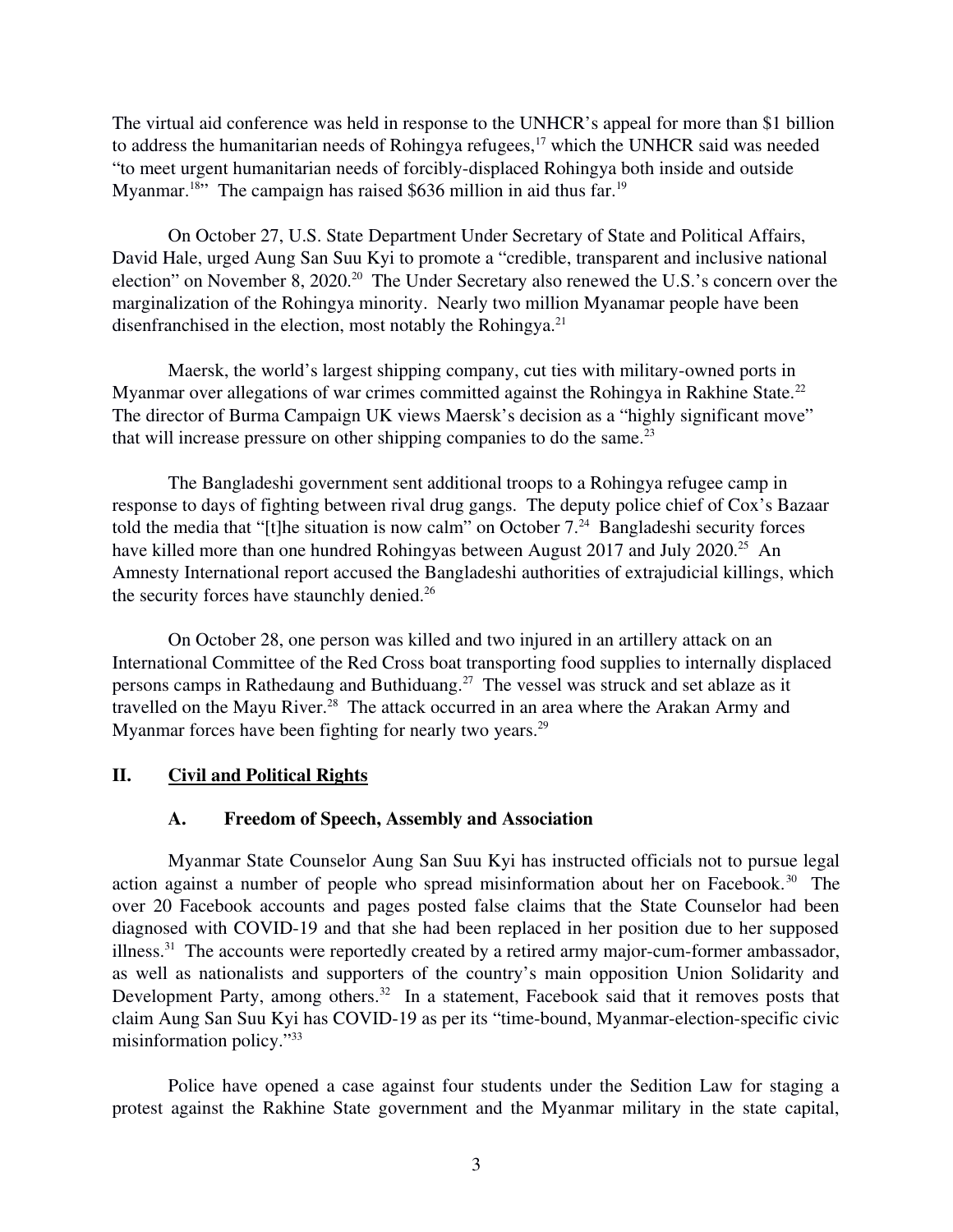Sittwe, on October 19.<sup>34</sup> The students were charged under Section 505(b) of the Penal Code and are being held without bail. $35$  Dozens of students joined the protest, shouting slogans including "Burmese Government Get Out" and "Burmese Army Get Out."<sup>36</sup>

Seventy-seven non-government organizations sought the release of three student leaders who were arrested in September for organizing a peaceful protest in Sittwe, calling for an end to the conflict in the area.<sup>37</sup> The NGOs said it is unfair for authorities to prosecute the students for violating a ban on mass gathering in response to COVID-19, while not taking similar action against political parties conducting large campaigns.<sup>38</sup>

A Mandalay township court sentenced two students each to one year in jail for sedition by participating in a protest criticizing the military.<sup>39</sup> The students, who are members of the All Burma Federation of Student Unions, were found guilty of affixing posters on lampposts on September 14 calling the Tatmadaw "fascist" and murders."<sup>40</sup> The students were sued under Section 505(a) and (b) of the Myanmar Penal Code.<sup>41</sup> Eleven other students were charged in the incident. $42$ 

# <span id="page-3-2"></span>B. Freedom of the Press and Censorship

U.S. research institute, Freedom House, and local rights group, Free Expression Myanmar, released a report on October 14 on the state of internet freedom in Myanmar.<sup>43</sup> The report scores Myanmar 31 out of 100 points, dropping five points from 36 in the previous two years.<sup>44</sup> The score rates the country in terms of obstacles to access, limits on content and the violation of user rights.<sup>45</sup> "Myanmar is actually getting worse every year, and the decline is accelerating," said Yin Yadanar Thein of Free Expression Myanmar.<sup>46</sup> "The internet shutdown, slow 2G, website blocking and prosecution of peaceful digital rights protesters together make Myanmar one of the world's most repressive digital environments."<sup>47</sup>

## III. Economic Development

# <span id="page-3-1"></span><span id="page-3-0"></span>A. Economic Development—Legal Framework, Foreign Investment

FINCY, a Singapore-based fintech startup, is pulling out of a new Myanmar border city, amid allegations that it is being used to prevent law enforcement from tracking financial transactions in the city.<sup>48</sup> FINCY's app, which enables users to perform currency exchange and pay merchants in various countries, is said to be the exclusive provider of financial infrastructure to Shwe Kokko's 40,000 residents, who use the app to make purchases, perform transactions, receive salaries and manage their expenses digitally. Recent reports by the United States Institute of Peace, a U.S. Congress-funded body, have raised concerns that Shwe Kokko is being developed as a front for large-scale gambling activities. The city, located on the border with Thailand, is the site of a US\$15 billion gambling-centered project under construction, and seems primed to operate outside of Myanmar law, according to the report published in July.

The Myanmar government invited additional investors to submit proposals to develop an industrial park and related infrastructure for the New Yangon City project.<sup>49</sup> The government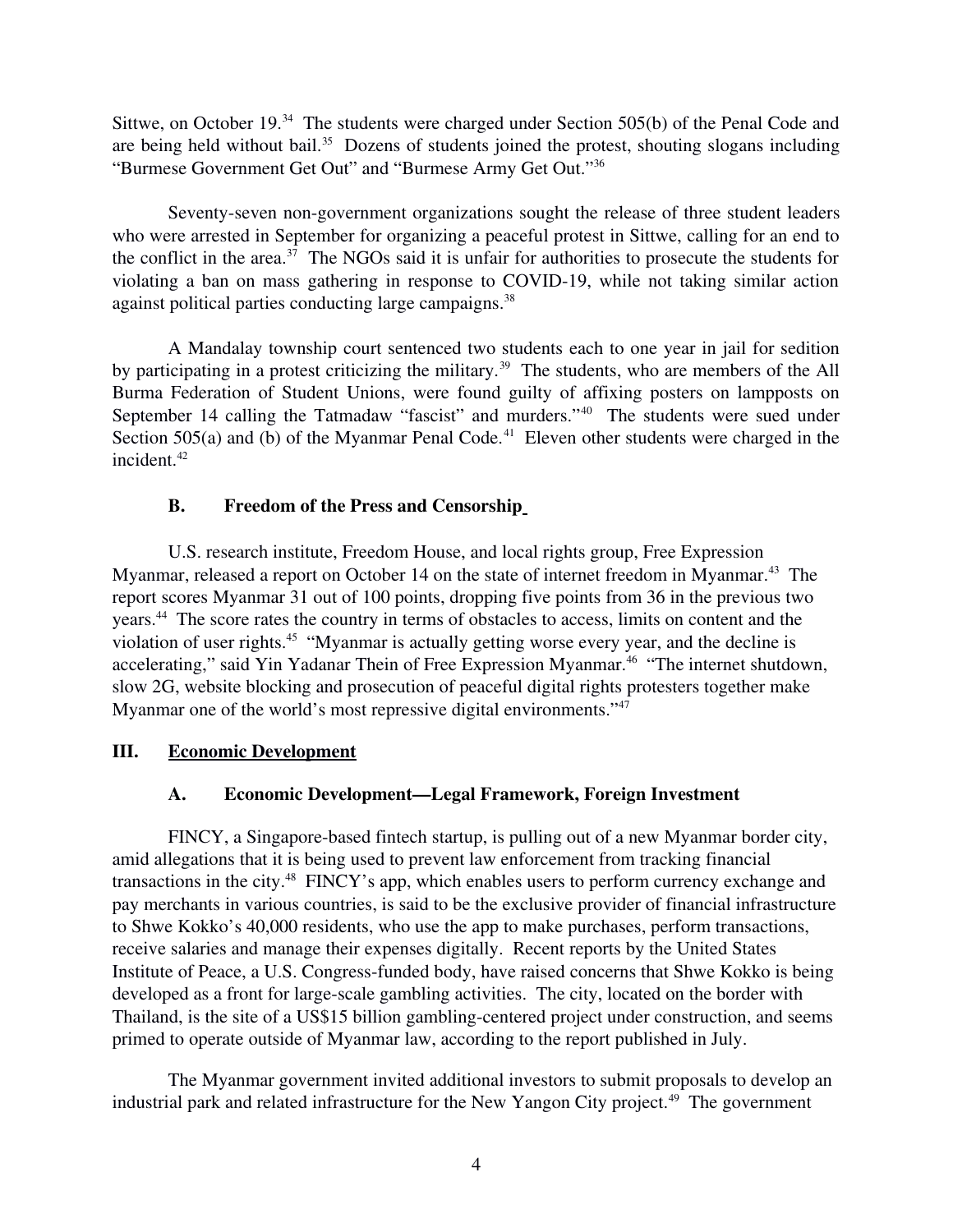says it has received 16 proposals from nine countries, including Japan, Singapore, Italy, Spain and France, to compete against a Chinese company's proposal in an open tender process overseen by German consulting firm Roland Berger.<sup>50</sup> The proposed project includes public works and infrastructure construction, such as a Yangon River bridge, roads, resettlement, an industrial park, water treatment, sewerage, a power plant and commercial and residential land.

Myanmar's Ministry of Health and Sports allowed the city's garment factories to reopen amid fears of a loss in foreign investment despite the fact that the spread of COVID-19 in Yangon is not under control.<sup>51</sup> Yangon's clothing factories were initially ordered to cease operations until October 21 to curb the spread of the virus. State Counselor Aung San Suu Kyi said in a televised speech that the authorities are working to allow the resumption of factory operations for the long-term health of the country's economy.

According to the chair of the Union of Myanmar Federation of Chambers of Commerce and Industry, the United States may increase its investment in energy, telecommunications, tourism, and natural gas production sectors following a discussion to cooperate in Myanmar beyond the COVID-19 pandemic.<sup>52</sup> The development comes after the delegation led by Mr. Adam Boehler, CEO of the U.S. International Development Finance Corporation, met with Myanmar's Ministry of Investment and Foreign Economic Relations on October 27. Separately, VMWare, a U.S. software company, also announced its 5G Telco Platform in Myanmar earlier this month, which will provide communication service providers in Myanmar with highperformance cloud infrastructure to support 5G technology application across the nation.

#### <span id="page-4-0"></span>B. Economic Development—Infrastructure, Major Projects

India and Myanmar have agreed to work towards launching the Sittwe Port in Rakhine State in the first quarter of 2021, according to announcements by the Myanmar government and the Ministry of External Affairs of India.53 The Sittwe Port is a major part of the Kaladan Multi-Modal Transit Transport Project funded by India.<sup>54</sup> The port will connect the Seaport of Kolkata in India to Sittwe by sea. It will also link the Sittwe seaport to Paletwa, Chin State by inland waterway and from there connect further to Mizoram in India by road.<sup>55</sup>

The Shan State government plans to cooperate with private investors and farmers to cultivate one million acres of maize under a contract farming arrangement.<sup>56</sup> The farming arrangement would expand the existing maize acreage in Myanmar by around 50%.<sup>57</sup>

The Ministry of Construction announced plans to build 21 bridges in the current fiscal year.<sup>58</sup> The ministry called for local tenders to construct the bridges, which will be located in six regions and states. <sup>59</sup>

During the Singapore International Energy Week 2020 held October 26 to 30, the Minister of Electricity and Energy, Win Khaing, said Myanmar is aiming to generate 14% of the country's electricity needs through renewable energy.<sup>60</sup> Myanmar currently generates most of its electricity through hydropower and natural gas. Meanwhile, with electricity demand rising, the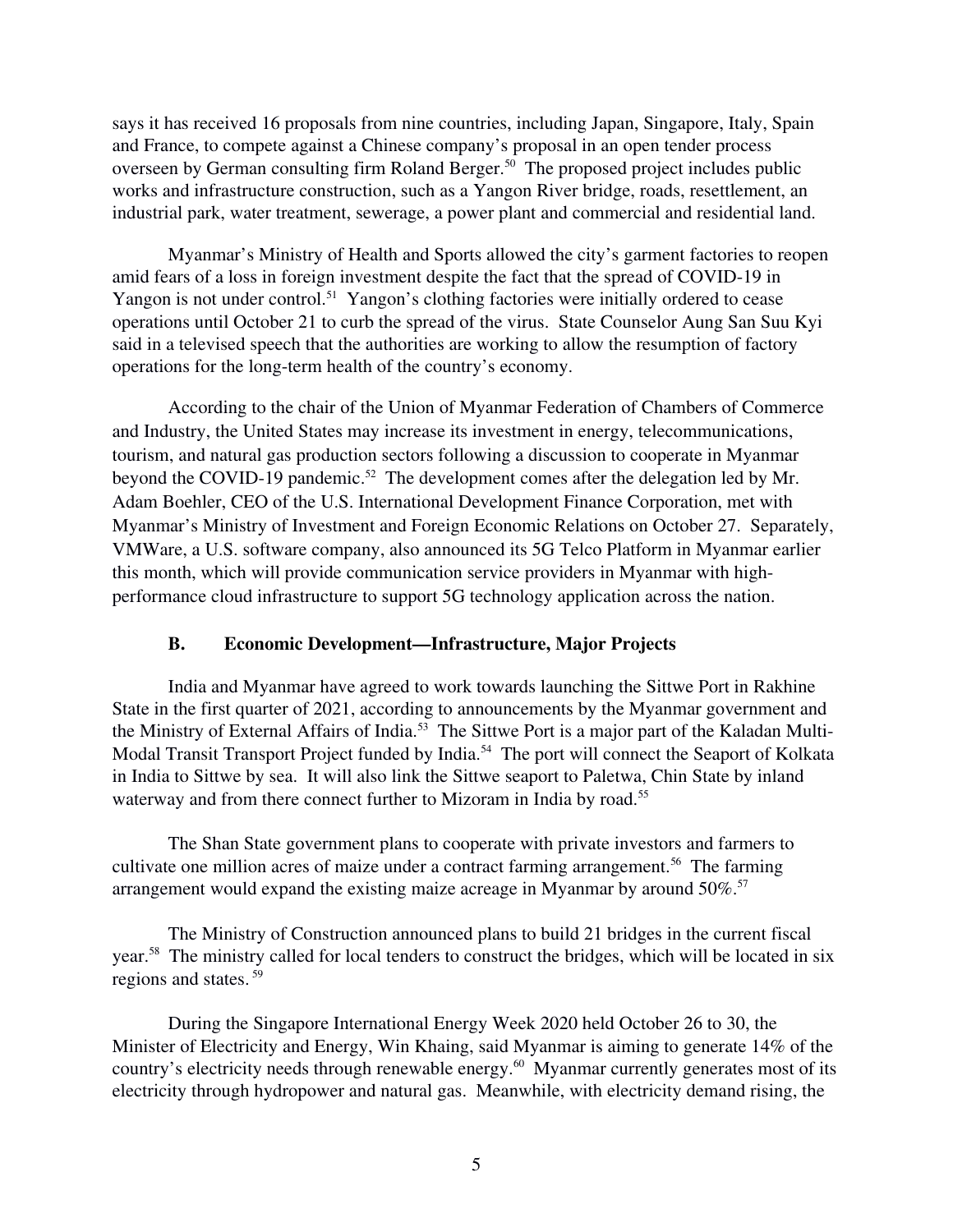country aims to generate an additional 3000 MW of electricity from various sources including liquefied natural gas.<sup>61</sup>

KMIC Development Co., Ltd, a joint venture between the Myanmar government and state-owned Korea Land and Housing Corporation, will recommence development of the Korea-Myanmar Industrial Complex ("KMIC").<sup>62</sup> The KMIC invited tenders for the first phase of construction this month. When complete in 2022, the US\$110 million industrial park is expected to draw more private sector investment and improve the manufacturing capacity of Myanmar.<sup>63</sup> The KMIC is one of two major projects between Myanmar and Korea. The second project is the Dala Bridge, which recently halted construction after several workers tested positive for COVID-19. Construction of the bridge, which will connect Dala Township across the Yangon River with Yangon, began in May 2019 and is expected to be completed in 39 months.<sup>64</sup>

### <span id="page-5-2"></span>C. Land Seizure

<span id="page-5-1"></span>There have been no material updates since the previous report.

### IV. Peace Talks and Ethnic Violence

### <span id="page-5-0"></span>A. Ethnic Violence

According to a spokesperson for the Restoration Council of Shan State ("RCSS") and the Shan State Army - South ("SSA-S"), the armed organizations clashed with the Tatmadaw over 20 times from October 2 to October 8 in northern Shan State.<sup>65</sup> Clashes intensified on October 8, with fighting breaking out at three locations in Loi Pan Kyan and Pu Hkar village-tracts.<sup>66</sup> The Tatmadaw accused the RCSS/SSA-S of expanding into northern Shan State from its base in the south, while the RCSS/SSA-S spokesperson noted that neither side had made a "concrete agreement" regarding demarcation.<sup>67</sup> RCSS/SSA-S claimed that they are open for discussions under the Nationwide Ceasefire Agreement ("NCA") if the Tatmadaw is willing to negotiate.<sup>68</sup>

As ongoing fighting between the Tatmadaw and the RCSS occurred in the villages near Kyaukme Township, northern Shan State, over 1,000 villagers nearby fled to village monasteries.<sup>69</sup> Locals report that continuous fighting took place until October  $6.^{70}$  They also said villagers are trapped at the nearby corn plantations due to the fighting.<sup>71</sup> By October 8, there have been over 1,000 displaced persons and volunteers claim that there had been a shortage of food.<sup>72</sup>

Langkho District General Administration Department staff came under fire while preparing for voting in Myanmar's elections in Mongpan Township in southern Shan State in late October.<sup>73</sup> The district administrator and a clerk were injured in the shooting and treated at Sao Sun Tun Hospital in Taunggyi.<sup>74</sup> The administrator reportedly informed the RCSS liaison office two days ahead of the journey.<sup>75</sup> RCSS's spokesperson said that the incident occurred because the administrators traveled before the liaison office was able to inform the frontline commanders and troops on the road who mistakenly fired as the vehicles arrived unexpectedly.<sup>76</sup> There have been no recent tensions with the Tatmadaw where the shooting took place but the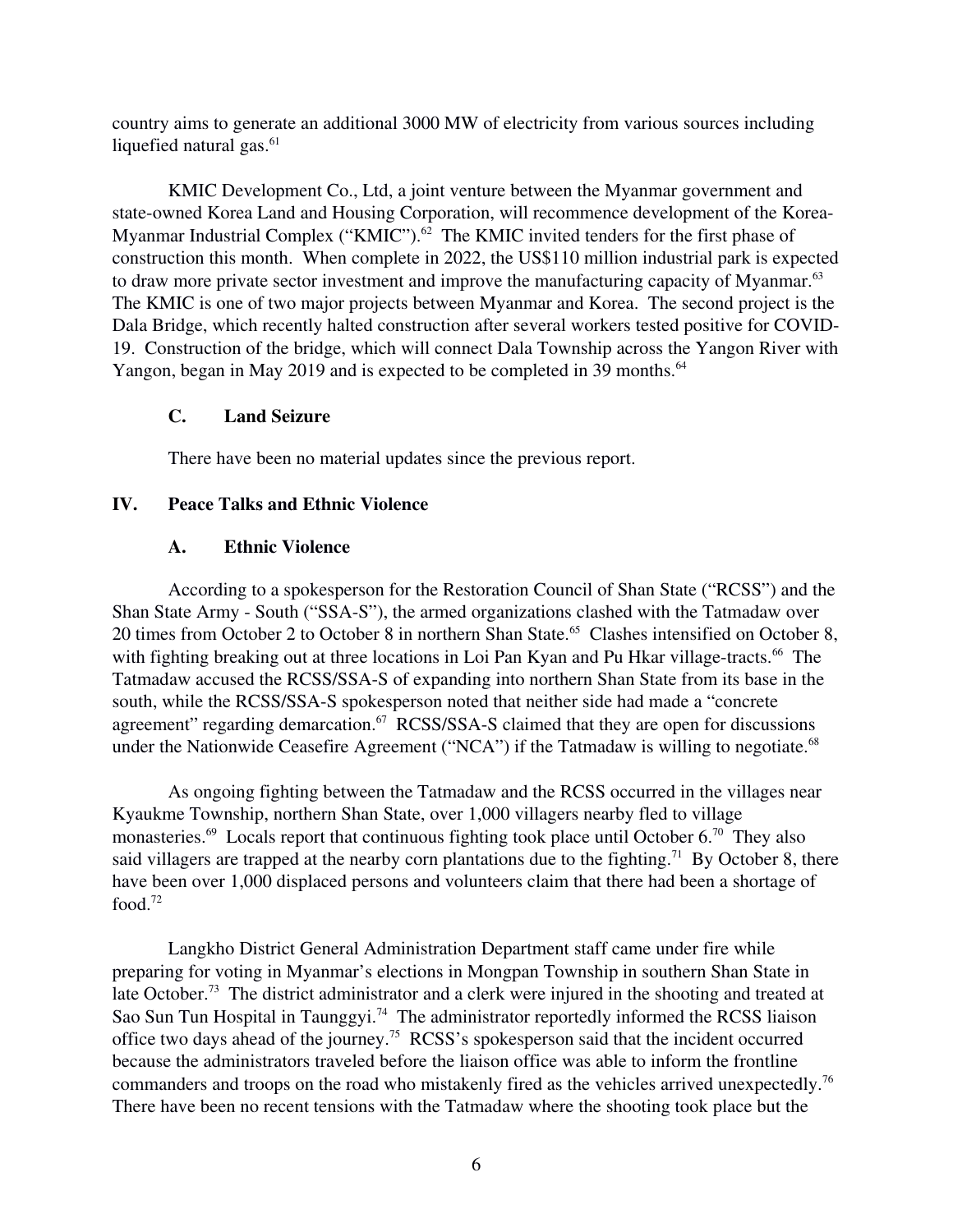RCSS has designated it as a frontline and deployed extra troops to the area due to instability.<sup>77</sup> Although the RCSS signed the NCA in 2015, regular clashes still take place with Myanmar's military over territorial disputes with at least 20 clashes reported in Kyaukme Township in October.<sup>78</sup>

## <span id="page-6-0"></span>B. Peace Talks

The RCSS, a signatory to the NCA, is seeking negotiation with the Tatmadaw to end skirmishes in Kyaukme Township in Shan State.<sup>79</sup> An RCSS spokesperson said the skirmishes have displaced over 3,500 civilians and tensions remain high. $80$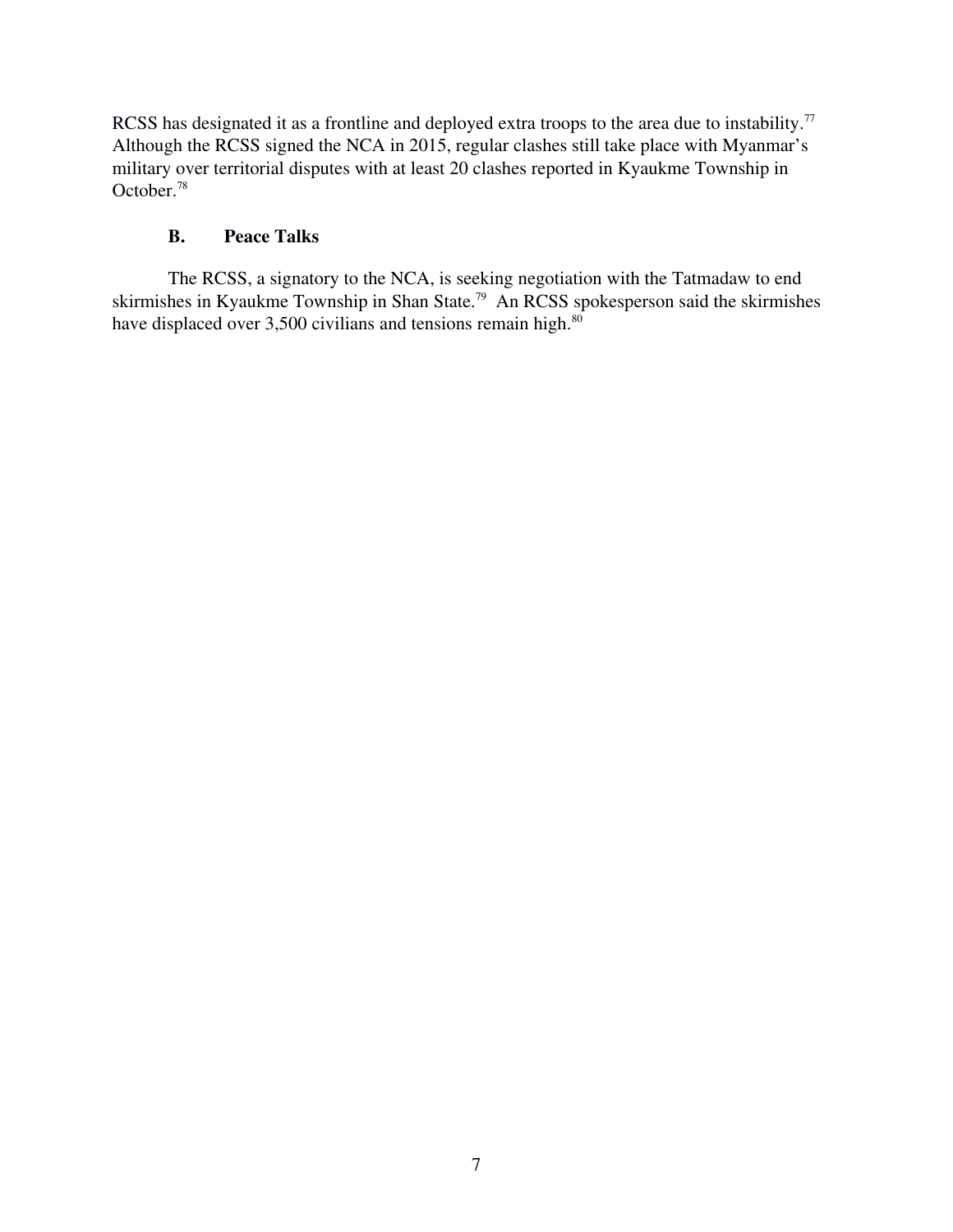BBC, October 31, 2020: . AlJazeera, October 8, 2020: . Radio Free Asia, October 1, 2020: . AlJazeera, October 8, 2020: . *Id*. *Id*. *Id. Id*. 9 The Irrawaddy, Oct. 6, 2020: ; *see also* The Irrawaddy, Oct. 16, 2020: . 10 The Irrawaddy, Oct. 6, 2020: . *Id.* 12 The Irrawaddy, Oct. 9, 2020: . 13 The Irrawaddy, Oct. 26, 2020: . *Id.* 15 Frontier Myanmar, October 22, 2020: . *Id. Id.* 18 Frontier Myanmar, October 21, 2020: . 19 Mizzima, October 24, 2020: . 20 Frontier Myanmar, October 28, 2020: . *Id.* 22 The Irrawaddy, October 9, 2020: . *Id.* 24 Frontier Myanmar, October 7, 2020: . *Id. Id.* 27 Mizzima, October 29, 2020: . *Id. Id.* 30 The Irrawaddy, October 12, 2020: . *Id*. *Id*. *Id*. 34 The Irrawaddy, October 21, 2020: . *Id*. *Id*. 37 Myanmar Times, October 7, 2020: . *Id*. 39 Mizzima, October 12, 2020: . *Id*. *Id*. *Id*. 43 Myanmar Times, October 14, 2020: . *Id*. *Id*. *Id*. *Id*. 48 Mizzima, October 8, 2020: . 49 The Irrawaddy, October 16, 2020: . 50 The Irrawaddy, October 26, 2020: . 51 The Irrawaddy, October 14, 2020: . 52 Myanmar Times, October 29, 2020: . Myanmar Times, October 7, 2020: *Id. Id.* Myanmar Times, October 23, 2020: *Id.* Myanmar Times, October 23, 2020: *Id.* Myanmar Times, October 28, 2020: *Id.* Myanmar Times, October 30, 2020: *Id. Id.* 65 BNI Online, October 13, 2020: . *Id.*